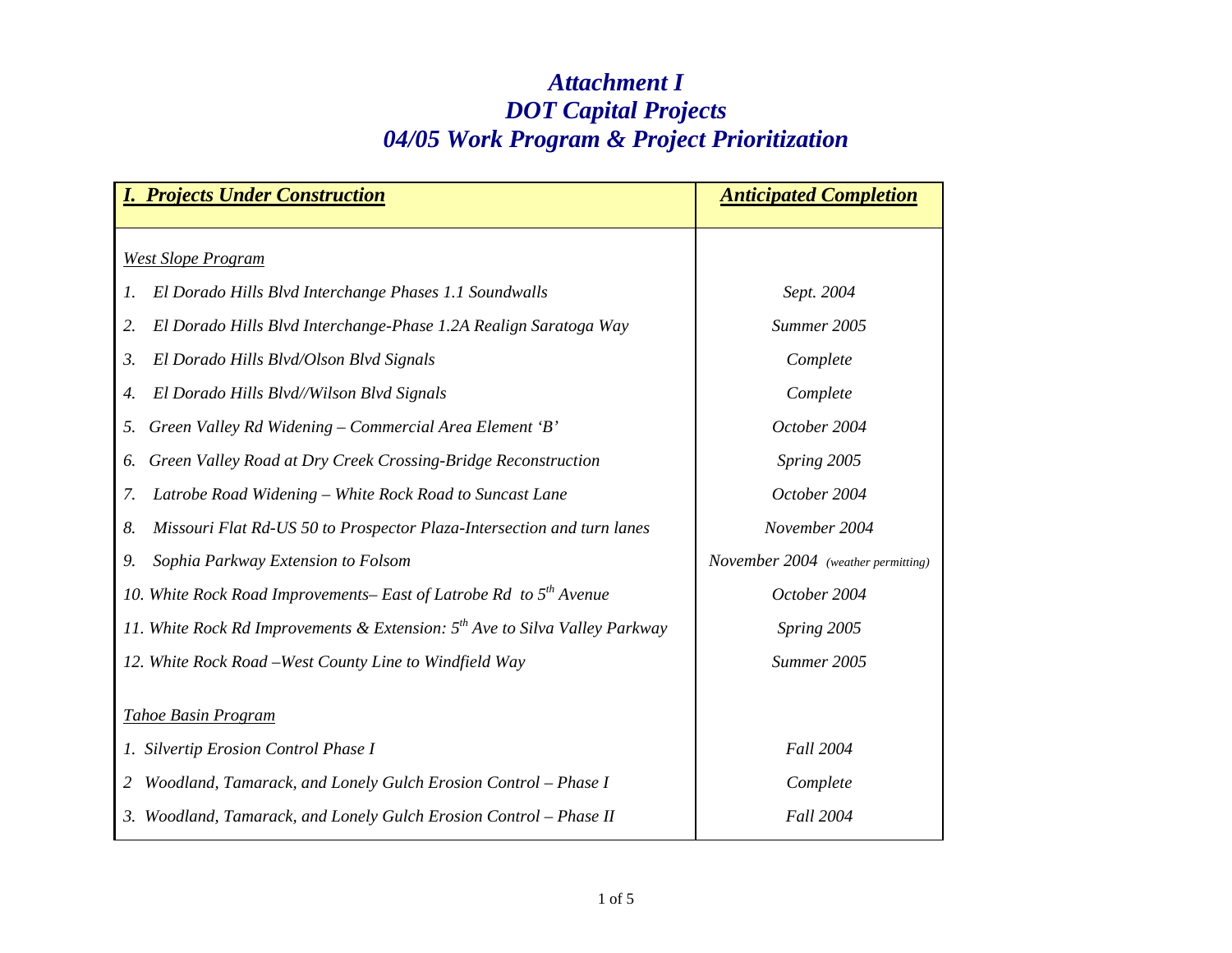| <b>II. Projects Seeking Construction Bids</b>                               | <b>Bid Date</b>   | <b>Anticipated Completion</b> |
|-----------------------------------------------------------------------------|-------------------|-------------------------------|
| <b>West Slope Program</b>                                                   |                   |                               |
| Serrano Parkway Extension to Bass Lake Road                                 | September 3rd     | Summer 2005                   |
| Green Valley Road/ Cambridge Road- Signalization                            | September 8th     | Spring 2005                   |
| 3. Cameron Park Drive/Meder Rd Intersection Signalization                   | September 8th     | Spring 2005                   |
| Contract Overlay: Cameron Park Drive: Palmer Drive to Green Valley Rd<br>4. | September 23rd    | November 2005                 |
|                                                                             |                   |                               |
| Tahoe Basin Program                                                         |                   |                               |
| 1. Angora Creek Stream Environment Zone Restoration                         | Rebid Spring 2005 | <b>Fall 2005</b>              |
| 2. Silvertip Erosion Control Phase II                                       | Rebid Spring 2005 | <b>Fall 2005</b>              |

| <b>III.</b> Active Projects                                             | <b>Stage</b>  |                            | <b>Priority Tier</b>       |               |               |
|-------------------------------------------------------------------------|---------------|----------------------------|----------------------------|---------------|---------------|
| <b>West Slope Program</b>                                               | $PA \& ED'$   | $PS \& E^2$                |                            |               | 3             |
| Bass Lake Road Interim Improvements-Bass Lake Hills Specific Plan Area  |               | $\boldsymbol{\mathcal{X}}$ | $\mathcal{X}$              |               |               |
| Bass Lake Road (New)-Green Valley Road to Regional Park Site            |               | $\boldsymbol{\mathcal{X}}$ |                            |               | $\mathcal{X}$ |
| Bass Lake Road (New)/Green Valley Road Intersection Signalization<br>3. |               | $\boldsymbol{\mathcal{X}}$ |                            |               | $\mathcal{X}$ |
| Cambridge Rd/Merrychase Dr & Westbound US 50 Ramps: Signalization<br>4. | $\mathcal{X}$ |                            |                            |               | $\mathcal{X}$ |
| Cameron Park Drive/Mira Loma Drive Intersection Improvements<br>5.      |               | $\boldsymbol{\mathcal{X}}$ | $\boldsymbol{\mathcal{X}}$ |               |               |
| Contract Overlay-Forni Road from Wal-Mart Property to Highway 49<br>6.  |               | $\boldsymbol{\mathcal{X}}$ |                            | $\mathcal{X}$ |               |
| Durock Road/Business Center Drive Signalization                         |               | $\mathcal{X}$              |                            | $\mathcal{X}$ |               |

*2PS & E = Plans, Specifications and Estimate*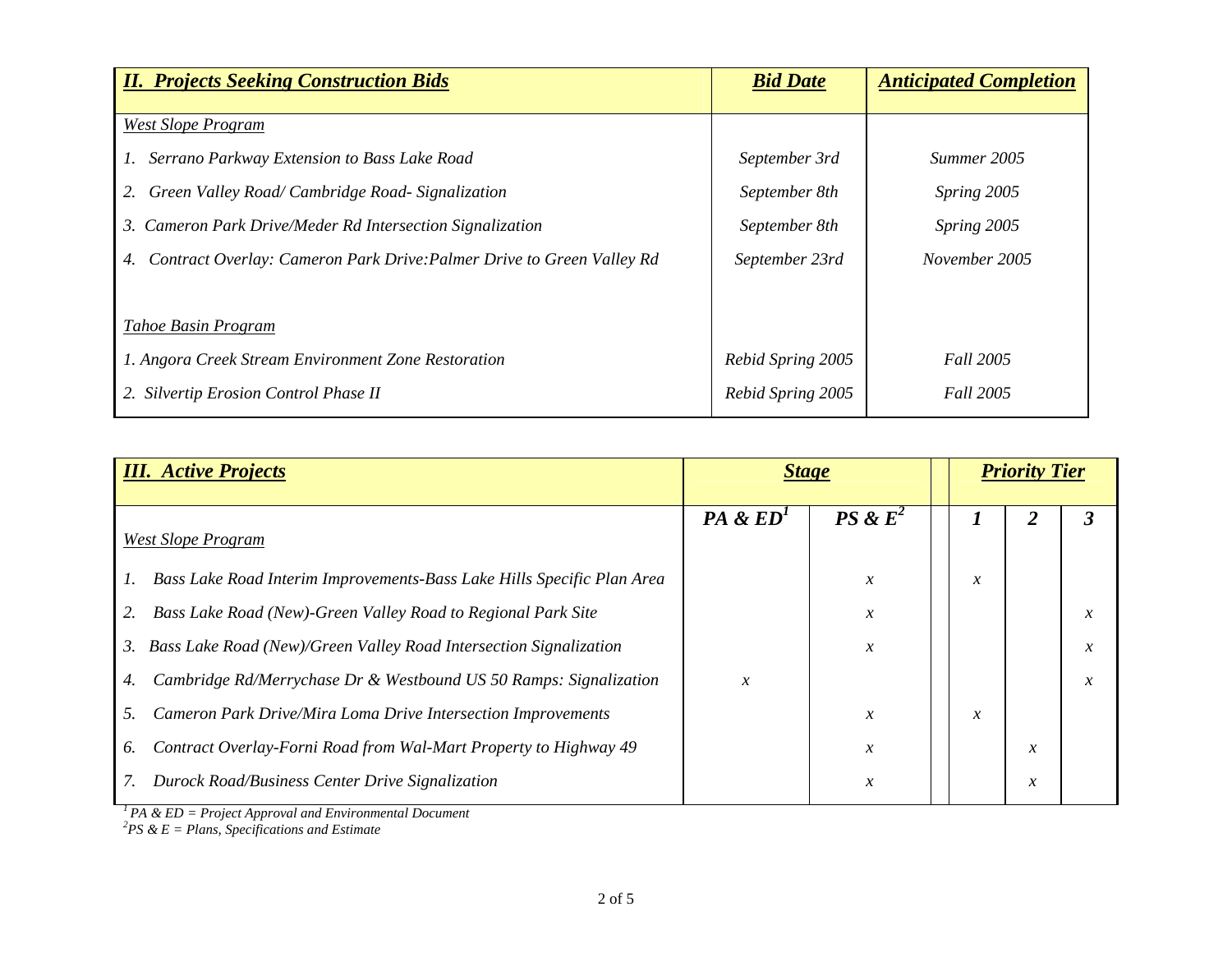| <b>III. Active Projects - con't</b>                                         | <b>Stage</b>               |                            |                            | <b>Priority Tier</b> |                      |
|-----------------------------------------------------------------------------|----------------------------|----------------------------|----------------------------|----------------------|----------------------|
|                                                                             | $PA \& ED'$                | $PS \& E^2$                | $\boldsymbol{l}$           | $\overline{2}$       | $\boldsymbol{\beta}$ |
| West Slope Program-con't                                                    |                            |                            |                            |                      |                      |
| El Dorado Hills Byld Interchange Phase 1.2B: Ramp Enhancements<br>8.        |                            | $\boldsymbol{\mathcal{X}}$ | $\boldsymbol{\mathcal{X}}$ |                      |                      |
| El Dorado Hills Blvd Interchange Phase 1.3: Reconfigure W/B Ramps<br>9.     | $\boldsymbol{\mathcal{X}}$ |                            |                            | $\mathcal{X}$        |                      |
| 10. Green Valley Rd Widening – County Line to Francisco Drive               |                            | $\boldsymbol{\mathcal{X}}$ |                            | $\mathcal{X}$        |                      |
| 11. Green Valley Road//Silva Valley Parkway Intersection Signalization      | $\mathcal{X}$              |                            |                            | $\mathcal{X}$        |                      |
| 12. Latrobe Road - White Rock Rd to Town Center Drive- Widening             | $\mathcal{X}$              |                            |                            |                      | $\mathcal{X}$        |
| 13. Latrobe Road - Suncast Lane to Golden Foothill Parkway South            | $\boldsymbol{\chi}$        | $\boldsymbol{x}$           |                            |                      | $\mathcal{X}$        |
| 14. Missouri Flat Rd/El Dorado Rd Signalization & Intersection Improvements |                            | $\mathcal{X}$              | $\boldsymbol{\mathcal{X}}$ |                      |                      |
| 15. Missouri Flat - Pleasant Valley Connector                               | $\boldsymbol{\mathcal{X}}$ |                            |                            | $\mathcal{X}$        |                      |
| 16. Missouri Flat Interchange- Phase I Four-Lane Tight Diamond              |                            | $\mathcal{X}$              | $\boldsymbol{\mathcal{X}}$ |                      |                      |
| 17. Mother Lode Dr Two-Way Left Turn Lane Widening in Shingle Springs       | $\mathcal{X}$              |                            |                            | $\mathcal{X}$        |                      |
| 18. Road Rehabilitation - Arterials, Collectors, and Transit Routes         | $\boldsymbol{\mathcal{X}}$ |                            |                            | $\mathcal{X}$        |                      |
| 19. Silva Valley Parkway/Harvard Way Intersection Signalization             |                            | $\mathcal{X}$              | $\boldsymbol{x}$           |                      |                      |
| 20. Silva Valley Parkway/Serrano Parkway Intersection Signalization         |                            | $\mathcal{X}$              | $\boldsymbol{\mathcal{X}}$ |                      |                      |
| 21. US 50 - El Dorado Hills Blvd to Cambridge Road: HOV Lanes               |                            | $\boldsymbol{\mathcal{X}}$ |                            | $\mathcal{X}$        |                      |
| 22. White Rock Road, West-Latrobe Road to Manchester: Widen & Realign       |                            |                            |                            |                      | $\mathcal{X}$        |
|                                                                             |                            |                            |                            |                      |                      |
| Tahoe Basin Program                                                         |                            |                            |                            |                      |                      |
| 1. Angora 3 Erosion Control                                                 | $\boldsymbol{x}$           |                            | $\boldsymbol{x}$           |                      |                      |
| 2. Apache Avenue/US 50 Area Operational & Signalization Study               | $\mathcal{X}$              |                            |                            | $\mathcal{X}$        |                      |

*2PS & E = Plans, Specifications and Estimates*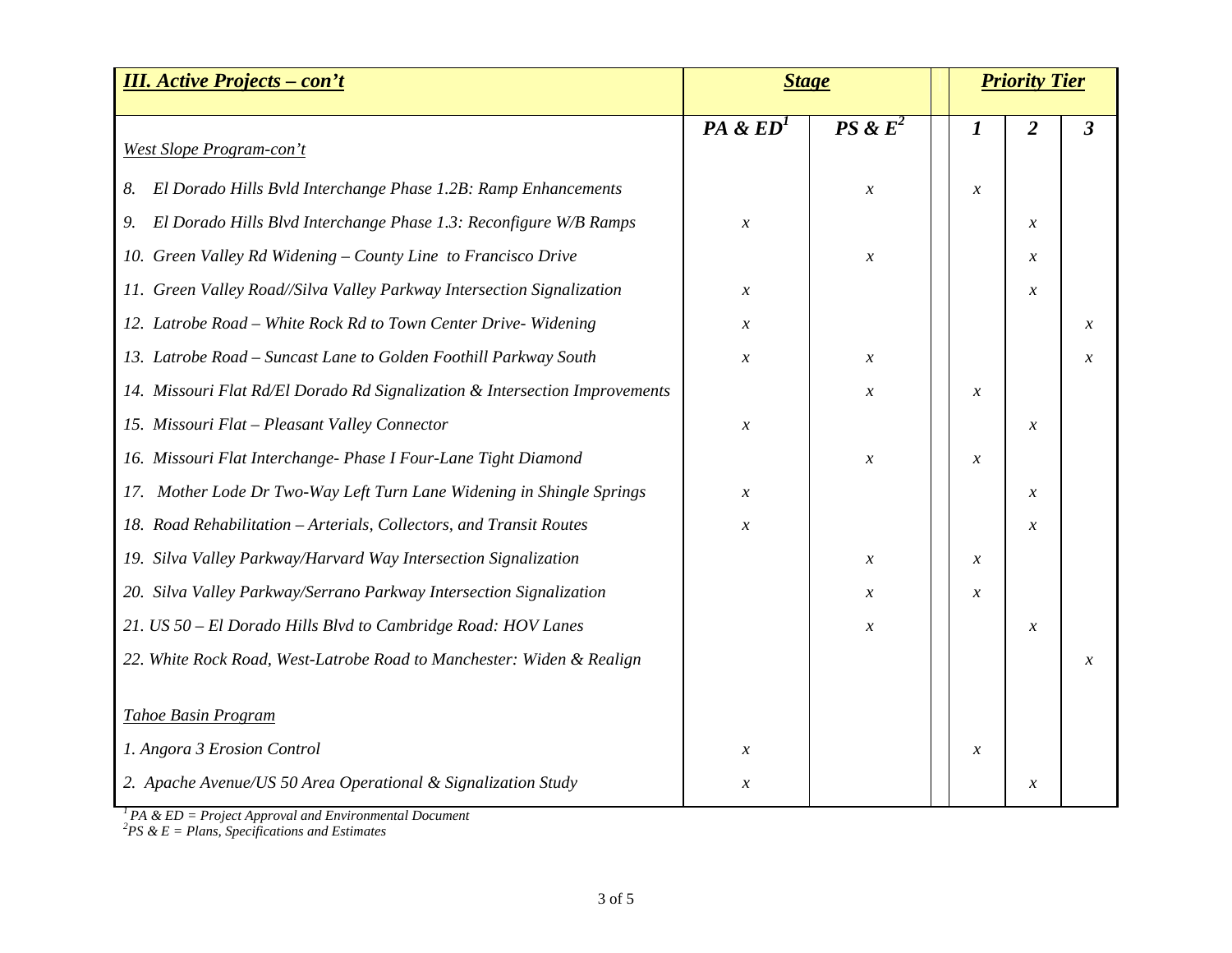| <b>III.</b> Active Projects – con't                                      | <b>Stage</b>      |                            |  |               |                            | <b>Priority Tier</b> |  |  |
|--------------------------------------------------------------------------|-------------------|----------------------------|--|---------------|----------------------------|----------------------|--|--|
| Tahoe Program Con't                                                      | $PA \& ED'$       | $PS \& E^2$                |  |               |                            |                      |  |  |
| 3. Apalachee Dr Erosion Control Phase II                                 |                   | $\boldsymbol{x}$           |  | $\mathcal{X}$ |                            |                      |  |  |
| 4. Christmas Valley-Grass Lake Road Erosion Control                      |                   | $\boldsymbol{\mathcal{X}}$ |  | $\mathcal{X}$ |                            |                      |  |  |
| 5. Evaluation/Prioritization of Proposed Bicycle & Pedestrian Facilities | Prelim study only |                            |  | $\mathcal{X}$ |                            |                      |  |  |
| 6. Sawmill Bikepath                                                      | $\mathcal{X}$     |                            |  |               | $\boldsymbol{\mathcal{X}}$ |                      |  |  |

| <b>IV. 04/05 Programmed but Inactive Projects</b>                         | <b>Stage</b>         |                            | <b>Priority Tier</b> |               |
|---------------------------------------------------------------------------|----------------------|----------------------------|----------------------|---------------|
|                                                                           | PA & ED <sup>1</sup> | $PS \& E^2$                |                      | 3             |
| <b>West Slope Program</b>                                                 |                      |                            |                      |               |
| <b>Bassi Road Improvements</b><br>Ι.                                      |                      | $\boldsymbol{\mathcal{X}}$ | $\mathcal{X}$        |               |
| Cameron Park Drive Widening- Palmer Drive to Meder Road                   | $\mathcal{X}$        |                            |                      | $\mathcal{X}$ |
| 3. Cameron Park Dr/Palmer Dr to Green Valley Rd Operation/Safety Analysis | $\mathcal{X}$        |                            |                      | $\mathcal{X}$ |
| Francisco Dr/El Dorado Hills Blvd - Northerly Realignment<br>4.           | $\mathcal{X}$        |                            | $\mathcal{X}$        |               |
| Green Valley Road at Tennessee Creek- Bridge Reconstruction<br>5.         | $\mathcal{X}$        |                            |                      | $\mathcal{X}$ |
| Mt. Murphy Road Bridge - Rehabilitation/Replacement Study<br>6.           | Prelim study only    |                            |                      | $\mathcal{X}$ |
| Pleasant Valley Road Two-Way Left Turn Widening in Diamond Springs        | $\mathcal{X}$        |                            | $\mathcal{X}$        |               |
| Silva Valley Parkway/US 50 Interchange<br>8.                              | $\mathcal{X}$        |                            | $\mathcal{X}$        |               |
| $US$ 50 – Bass Lake Road Interchange Reconstruction<br>9.                 | $\mathcal{X}$        |                            |                      | $\mathcal{X}$ |
| 10. US $50$ – Cambridge road Interim Interchange Improvements             | $\mathcal{X}$        |                            |                      | $\mathcal{X}$ |

*2PS & E = Plans, Specifications and Estimates*